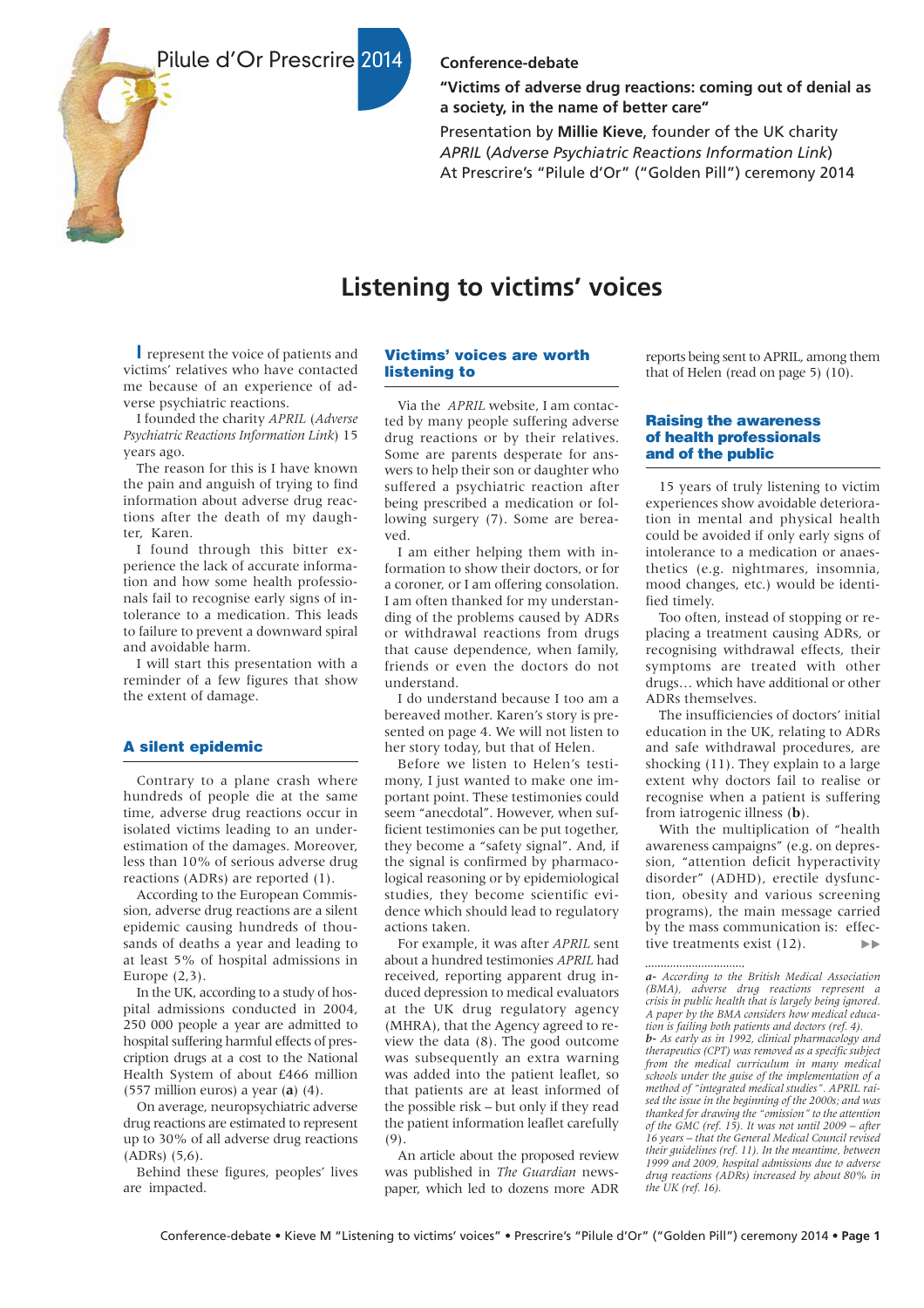$\blacktriangleright$ People with problems and those called "the worried well" visit their doctor expecting to receive pills for these "conditions". The patients may not know the limitations or effectiveness of the treatment, or be aware of possible adverse drug reactions to occur if they do not carefully read the package leaflets (**c**). And when they suspect a drug to be the cause of their symptoms, patients are often confronted with denial (13).

Psychiatric adverse reactions are especially "easy to overlook". Some unaware health professionals have difficulties to recognise psychiatric ADRs with commonly used medicines (13). Family and friends who never heard about psychiatric ADRs often do not understand what the victim goes through. Manufacturers are prone to deny any "causal link" even when clinical trial data records psychiatric ADRs as "common". This position ignores the point that knowledge of harms first comes from narratives, not numbers (14).

I believe awareness saves lives and have taken on the task of bringing that awareness to the medical profession and the public. It is vital to discuss the harms as well as the benefits of medicines if we are to reduce the shocking statistics, public health crisis and avoidable iatrogenesis.

**Millie Kieve**



#### Declaration of interest:

The APRIL charity does not receive any financing<br>or assistance from healthcare products or assistance from healthcare companies.

*c- One has to remember that it was not until following an EU directive that it became mandatory in England, though not until 1998, to provide patient information leaflets (PILs) with medicines and pills (ref. 17).*

#### **References**

**1-** Hazell L et Shakir SAW "Under-reporting of adverse drug reactions: a systematic review" *Drug Saf 2006*; **29**(5): 385–96.

**2-** Commission of the European Communities "Summary of the impact assessment accompanying the proposals for a regulation and for a directive as regards pharmacovigilance of medicinal products for human use" Commission staff working doc-ument SEC(2008) 2671; Brussels, 10.12.2008. Site eur-lex.europa.eu consulted on 19 september

2013: 8 pages. **3-** Pirmohamed M et al. "Adverse drug reactions as cause of admission to hospital: prospective analysis of 18 820 patients" *BMJ* 2004; **329**:15– 19.

**4-** British Medical Association Board of Science "Reporting Adverse Drug Reactions: a guide for healthcare professionals" London: British Medical Association, 2006. Site: web.bma.org.uk consulted

on 2 October 2013: 42 pages. **5-** Galatti L et al. "Neuropsychiatric reactions to drugs: an analysis of spontaneous reports from general practitioners in Italy" *Pharmacol Res* 2005; **51** (3): 211-6.

**6-** Ashton H "Psychiatric problems in general medicine" Medicine Publishing Company 2004 (http://www.icupsychosis.org.uk/documentation/0 79.pdf): 3 pages.

**7-** Saporito A et Sturini E "Incidence of postoperative delirium is high even in a population without known risk factors" *J Anesth* 2013; Sep 26 [Epub ahead of print].

**8-** APRIL "The Dianette Story: how patients' reports can contribute to patient safety" poster presented to the international conference Prescribing and Research in Medicines Management (PRIMM) 2011: 1 page.

**9-** Medicines and Healthcare Products Regulatory Agency **"**Dianette and depression: MHRA update" 10 May 2006. Site www.mhra.gov.uk consulted

on 2 October 2013: 1 page.<br> **10**- Boseley S "Pill under review over link to de-<br>
pression" The Guardian, 8 May 2006.<br> **11** - O'Shaughnessy L et al. "Teaching of clinical<br>
pharmacology and therapeutics in UK medical schools: current status in 2009" *Br J Clin Pharmacol* 2010; **70** (1): 143–148.

**12-** Mintzes B "A Pill for Every Ill—Or an Ill for Every Pill?" *British Columbia's Mental Health and Addictions Journal* 2007; **4** (2) : 21-22.

**13-** "More surveillance of drugs is needed to protect public" *BMJ* 2004; **329**: 1124.3.

**14-** Vandenbroucke JP "Observational Research, Randomised Trials, and Two Views of Medical Science" *PLoS Med* 2008; **5** (3): e67. Science" *PLoS Med* 2008; **5**<br>doi:10.1371/journal.pmed.0050067

**15-** "Adverse Psychiatric Reactions to Medication - APRIL's first conference November 2001" Site www.april.org.uk/main/index.php?uid=238 consulted on 1 October 2013.

**16-** Wu TY et al. "Ten-year trends in hospital admissions for adverse drug reactions in England 1999–2009" *J R Soc Med 2010* June 1; **103** (6): 239–250.

**17-** Twomey C "An analysis of patient information leaflets supplied with medicines sold by pharmacists in the United Kingdom" Electronic Projects Librarian at the London Library and Information Development Unit (article available at: http://eprints.rclis.org/6022/1/article80a.pdf).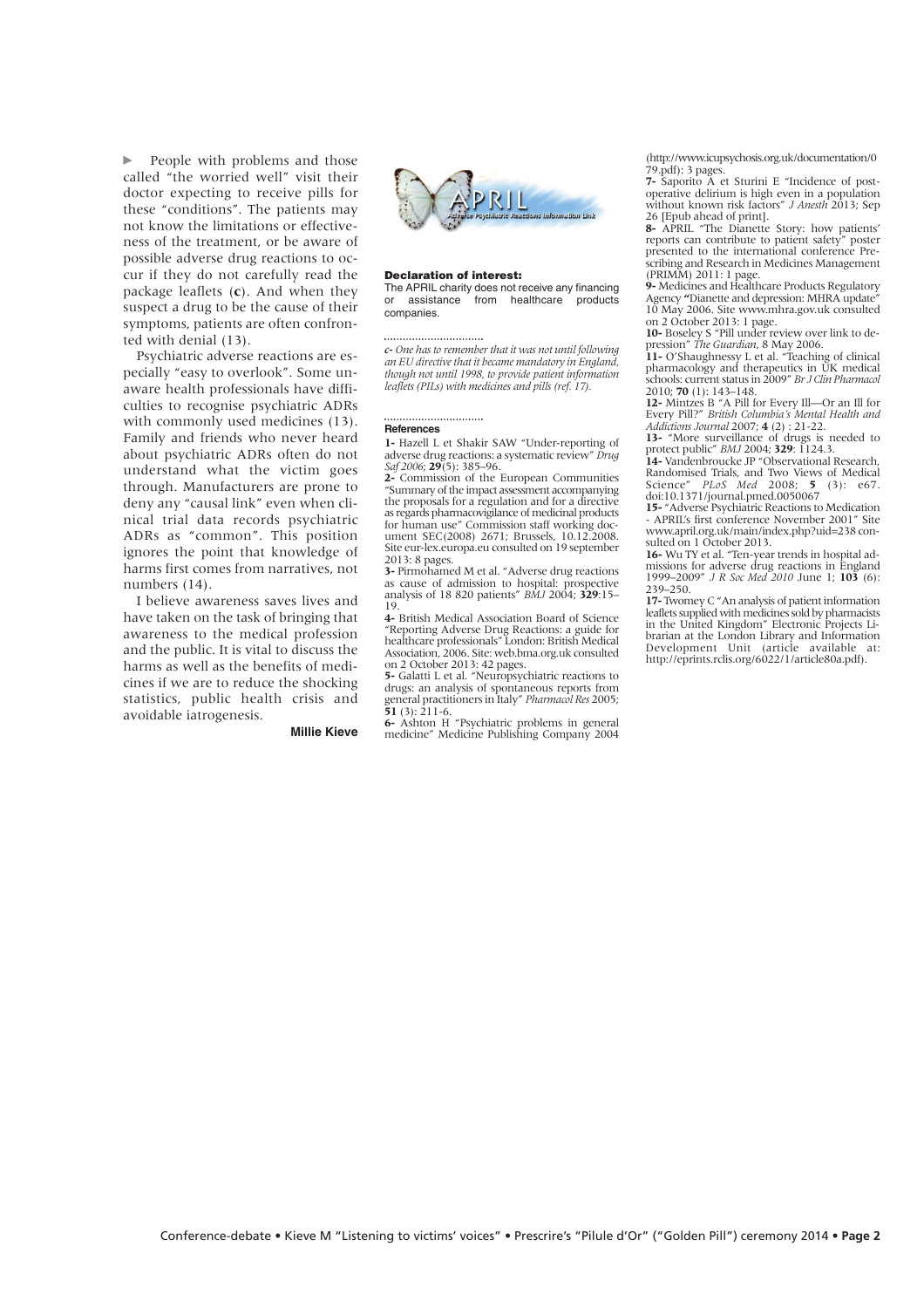

# APRIL, a charity dedicated to the support of psychiatric ADRs victims

Since 1998 the Charity "Adverse Psychiatric Reactions Information Link" (APRIL) has collated information and creates awareness about adverse psychiatric side effects of everyday medicines (1).

## A resource website for victims

Patients or their relatives are invited to share details of their own experiences and to allow APRIL to "use the information to inform the health professionals and regulators who are often unaware of the extent of suffering due to ADRs". Visitors to the APRIL website (www.april.org.uk) find useful videos of talks from APRIL conferences about ADRs, genetics and related topics; by medical specialists, plus some personal experiences. Particularly useful information aimed at preventing ADRs includes the compilation of "Golden Rules for Survival" by a multidisciplinary group of health professionals (2).

## Patients' reporting as an illustration of the "buttlerfly effect"

The logo of APRIL is a butterfly in order to refer to the "butterfly effect", namely the hope that each of APRIL's actions as modest as it seems may make a difference (**a**).

In 2001, APRIL's first conference was a catalyst leading to a BBC "Panorama" documentary followed by a string of events, which ended up with patients' right from 2005 to directly report ADRs to UK health authorities without having

to go through health professionals (**b**).

The "Panorama " TV programme was about ADRs and withdrawal problems apparently caused by the antidepressant *paroxetine* (Seroxat<sup>o</sup>/Paxil<sup>o</sup>). When broadcast in 2002, it led to thousands of phone calls and emails from viewers about their experiences (**c**) (3).

Two researchers began to examine and analyse the reports from the public about ADRs to Seroxat° received by the BBC and APRIL. They compared them with the health professional's reports sent to the UK drug regulatory agency (MHRA, Medicines and Healthcare products Regulatory Agency) using health professionals' reports (Yellow Card system). The researchers concluded the drug regulatory agency system relying solely on health professionals' reports was missing vital evidence and even misfiled information about suicide numbers. The researchers also underlined the value and quality of patient reports (4).

A follow-up programme inspired by the massive response from the public called "Seroxat°: E-mails from the edge", was broadcast in May 2003 (5).

Finally, patient reports have been accepted by the UK drug regulatory agency since 2005. Notably based on the positive UK experience (**d**), the new EU legislation on pharmacovigilance finally generalised the right for patients from all Member States to report ADRs to health authorities in July 2012, when a new directive on pharmacovigilance came into effect (6).

*a- The butterfly effect refers to the theoretical example of a hurricane's formation being contingent on whether or not a distant butterfly had flapped its wings several weeks earlier.*

*b- Since 2001, APRIL has organised 3 independent conferences bringing together clinical pharmacologists, psychiatrists, general practitioners, nurses, dentists, patients, victims or victims' relatives, journalists, etc. (refs. 2,7).*

*c- Prescrire reported about this study (read ref. 8). d- According to an official evaluation of the value of patient reporting in the UK, "patient-reporting of adverse drug reactions adds value to pharmacovigilance by providing information on different types of drugs and reactions to those reported by health-care professionals, along with details of the impact on patients' lives" (ref. 9).*

#### **References**

**1-** Kieve M "Adverse drug reactions (ADRs): a patient perspective on the assessment and prevention in primary care" *Quality in Primary Care* 2007; **15**: 221-227.

**2-** Site www.april.org.uk consulted on 1st October 2013.

**3-** BBC News "Panorama - The secrets of Seroxat" 13 October 2002. Site news.bbc.co.uk consulted on 7 October 2013. **4-** Medawar C, Herxheimer A "A comparison of adverse drug reaction reports from professionals and users, relating to risk of dependence and suicidal behaviour with paroxetine" *Int J Risk & Safety in Medicine* 2003/2004; **16** : 3-17.

**5-** BBC News "Panorama - Seroxat: Emails from the edge" 11 May 2003. Site news.bbc.co.uk consulted on 7 October 2013. **6-** "Directive 2010/84/EU of the European Parliament and of the Council of 15 December 2010 amending, as regards pharmacovigilance, Directive 2001/83/EC on the Community code relating to medicinal products for human use" Official Journal of the European Union 31 December 2010: L 348/74 - L 348/99. **7-** "More surveillance of drugs is needed to

protect public" *BMJ* 2004; **329**: 1124.3.

**8-** Prescrire Editorial Staff "Adverse effects: direct reporting by patients is beneficial"  *Prescrire International* 2004; **13** (74) : 234-235. **9-** Avery AJ et coll. "Evaluation of patient reporting of adverse drug reactions to the UK Yellow Card Scheme : literature review, descriptive and qualitative analyses, and questionnaire surveys" *Health Technology Assessment* 2011: **15** (20). DOI: 10.3310/hta15200.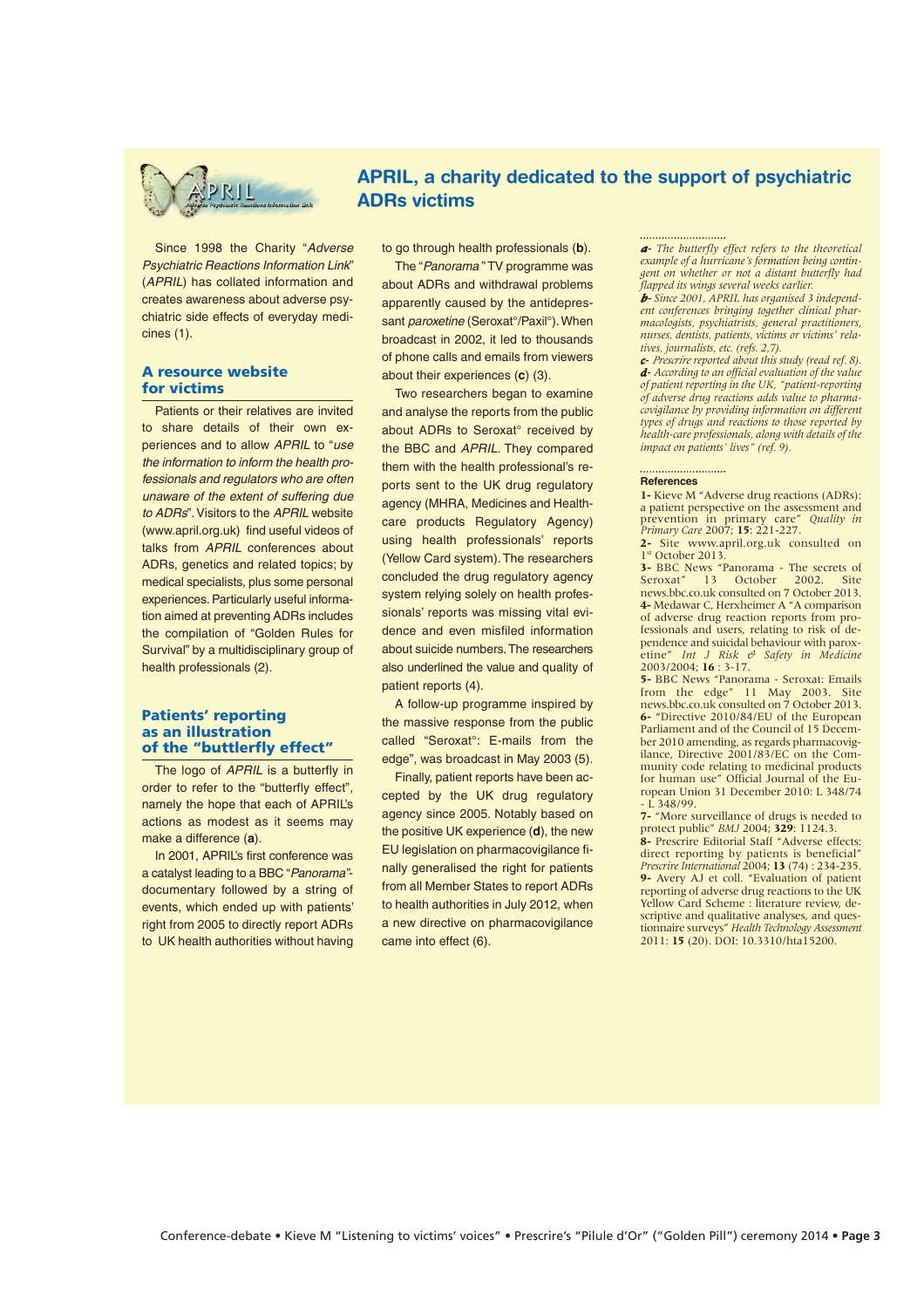# **Confere-debate • Conference-debate • Conference-debate • Prescription in the conference of the conference of the conference of the conference of the conference of the conference of the conference of the conference of the Millie's daughter's story:** "Perhaps by relating Karen's story and the terrible waste of her life we could save someone else?"

**f K** Karen suffered a serious sinking feeling in the pit of psychiatric adverse reaction my stomach about the surat the age of 20 caused by a sulphonamide drug prescribed for a misdiagnosed bowel disorder. Karen had no previous history of mental disorder. This incident led to Karen leaving university early. She eventually recovered, did secretarial studies and travelled.

Unfortunately 6 years later she was prescribed an antiandrogen contraceptive licensed for acne and developed symptoms of depression, an adverse drug reaction today known to occur in some women. She was prescribed an antidepressant which immediately caused agitation. She was desperate to find a way to calm herself. Akathisia is an ADR often overlooked by doctors, leading to increased doses of antidepressants instead of decreasing it.

A year later Karen was settled and happy but was about to undergo general anaesthesia for the removal of her wisdom teeth. I had a prescribed an anti-parkinson

gery but could find no information to alleviate or support my concerns about the risk of anaesthetics for a vulnerable young woman. I could not find any information in books and the consultant surgeon reassured me there was no need to worry. We did not have access to the Internet 22 years ago.

Karen went on to suffer a psychotic breakdown 7 days after the surgery. I found later several drugs used during the surgery and for pain relief, can cause psychiatric ADRs (1).

Karen was 27 years of age and enjoyed her work as a secretary but she lost the job as the boss refused to wait for her to recover.

After this episode, Karen was told to continue taking an anti-psychotic drug (*chlorpromazine*). And to counteract the adverse drug reactions, which made her muscles go rigid, she was

Karen suffered a serious sinking feeling in the pit of drug (*procyclidine*) at 3 times at the nightmares of the past. the intended dose due to an error in prescribing by her psychiatrist. The overdose error was repeated by her general practitioner when renewing the prescription. She was also prescribed a sleeping pill. Altogether, a potent cocktail for someone weighing only seven stone.

What is difficult to convey is that Karen's psychological "breakdowns" were so devastating for all concerned that it was a relief to find a drug to "stabilise" her. We did not know then that these drugs would also cause problems.

Energy was spent trying to keep some normality in our lives. We were in a kind of spiral of ignorance and denial, trying to pick up our lives and hoping all would soon be okay. It was difficult to talk to people about the nightmares we were going through. Karen just wanted to be normal and, as soon as she felt fine, wanted to take control of her life and not look back

My daughter died in 1995 at the age of 30 in an accidental fall from a window in our holiday flat. The decline in her physical and mental health and bouts of dizziness, due to adverse drug reactions and suddenly stopping the highly addictive sleeping pill *temazepam*, I believe, led to her death.

In 1998, I founded the charity APRIL (Adverse Psychiatric Reactions Information Link) (April, "avril" in French, was also the month of Karen's birthday). I hoped that, by increasing awareness, perhaps the terrible waste of her life could lead to improved medical education, better evaluation of benefit versus harm of proposed treatments and informed choices for patients. **"**

#### Millie Kieve

#### **References**

**1-** Holdcroft A "Anaesthetic adverse effects: can they be prevented?" APRIL Charity Con-ference 2008. Video available at: http://vimeo.com/15994698.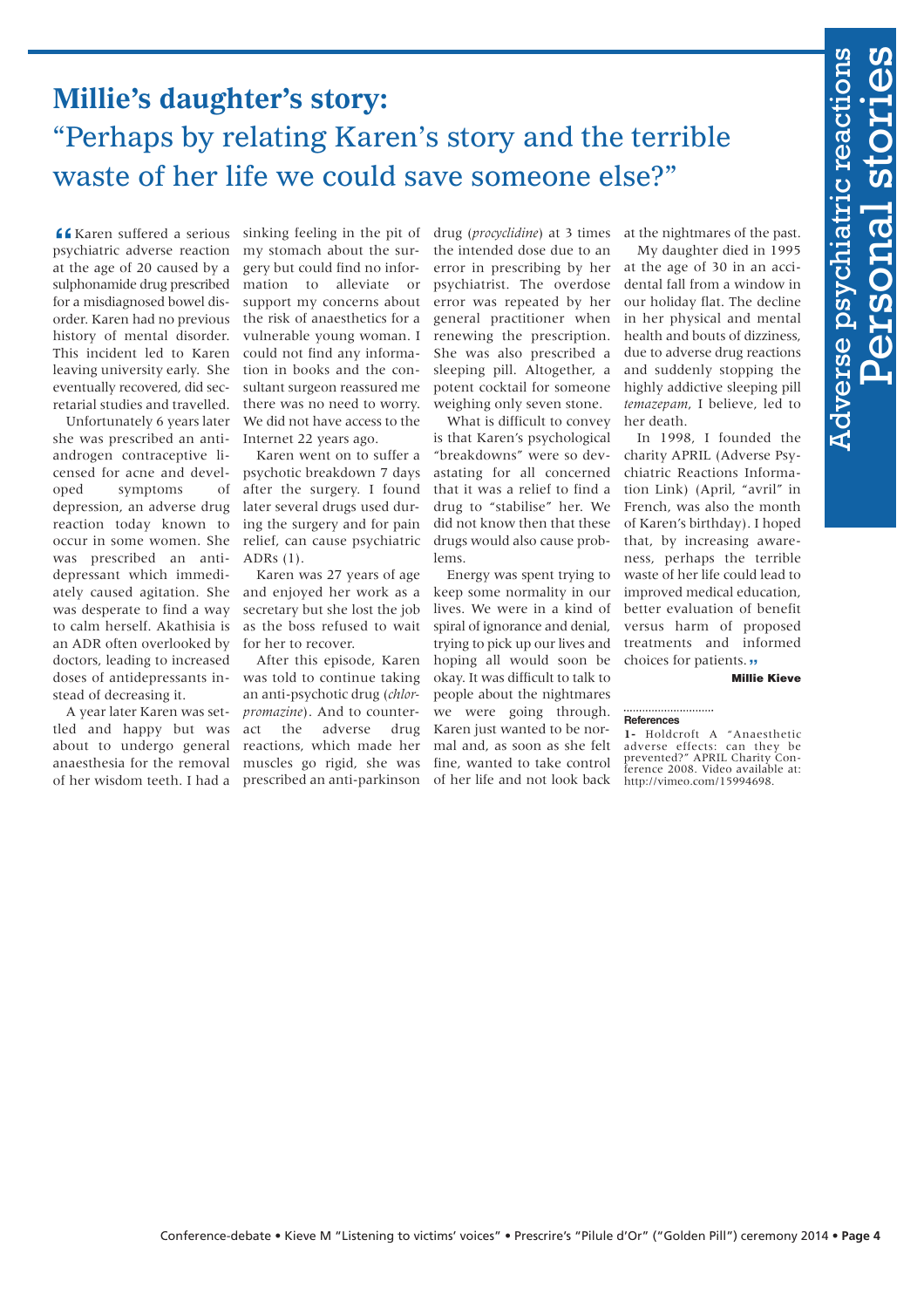# **Could it be due to the medication?** The example of an anti-androgenic contraceptive

*Following an article in* **The Guardian** *on the proposed review of an anti-androgenic contraceptive by the MHRA following the safety signal sent by APRIL (1), APRIL received many more testimonies of women explaining the difficulties they were going through.*

# Helen's testimony:

I began taking Dianette° almost 8 years ago, after being wrongly diagnosed with polycystic ovarian syndrome. I became depressed almost immediately and was offered antidepressants. I refused them – I was 17 and was scared of the admission taking antidepressants would be. But no-one warned me the depression could be due to my pill (**a**).

I was training to be a gymnast at the time, but became so introverted and depressed I regularly missed classes and was unable to perform. I left college 2 months before the end of my degree.

I began a new course at university but my depression refused to shift. I began taking an antidepressant *paroxetine* (Seroxat°) and

was regularly given it on the same prescription as Dianette° - still no-one raised a concern. **16 Example 1** began taking Dianette<sup>o</sup> was regularly given it on the drive, I came off the pill. I *a- Anti-androgenic contraceptives*<br>almost 8 years ago, after same prescription as stopped taking Dianette<sup>o</sup> and *(usin* 

> I was suicidal. I stopped taking antidepressants and Dianette° and for a short while felt better. But when I entered a new relationship, the doctor recommended I go back on Dianette°. At the time they still believed I had polycystic ovarian syndrome and said that was the best pill for me. Within a month I had fallen into an uncontrollable depression which lasted 2 years. It ended with a month in bed contemplating suicide and devastating the people who love me.

They made me go to therapy. I have just finished a course of cognitive behavioural therapy. I had no sex

drive, I came off the pill. I stopped taking Dianette° and began to feel better almost instantly.

I did wonder if there could be a connection, but put it to the back of my mind thinking my doctor would have made the connection.

It's only now after reading today's article that I've really recognised how close the connection is. I must say, I feel pretty upset. I'm sitting here now wondering just how different the past 7 years of my life would have been. I spent my entire student life battling with depression. Am I now finding out it was wholly avoid**able?!**,

Helen

*(using notably cyproterone as progestative) are hormonal treatment for which there is scientific evidence that they can lead to mood changes and disorders including depression (refs.1,2). The increased risk of depression with Dianette° (British commercial name) or Diane 35° (French commercial name) is indicated in the SPC (summary of product characteristics) and in the warnings section of the package leaflet of the two medicinal products (refs. 3,4).*

# **References**

**1-** "Cyproterone Acetate" In: "Martindale" The Pharmaceuti-cal Press, London. Site www.medicinescomplete.com consulted on 5 november 2013: 11 pages.

**2-** APRIL "The Dianette Story: how patients' reports can contribute to patient safety" poster presented at the international conference Prescribing and Research in Medicines Management (PRIMM) 2011: 1 page.

**3-** ANSM "RCP - DIANE 35 microgrammes" Updated 09/09/2013: 13 pages. **4-** MHRA "SPC – Dianette" Upda-

ted 29/05/2012: 19 pages.

# Other women stated:

all interested to any link to my medication. **"** 

**C** They tried to find a med-**" "** They tried to find a medical problem to attribute my symptoms to. **,,** 

**16** I suffered complete personality change and experisonality change and experi-

**f f** The doctor didn't seem at enced depression for the first all interested to any link to time in my life and suicidal time in my life and suicidal **""***"m* 

> **4** While my acne cleared<br>my emotions flared. I had up my emotions flared. I had no idea what was going on was in any way related to the **pill. ,,**

My doctor was very **"** supportive and changed my medication immediately. Post Dianette° years are wonderful. A transition from dark to light. **,,** 

**"** Helping those young women realise that they 'have not lost their minds'

give them back their lives without the tag of being af**fected by mental health.** 

**Reference**

**<sup>1-</sup>** Boseley S "Pill under review over link to depression" The Guardian, 8 May 2006.